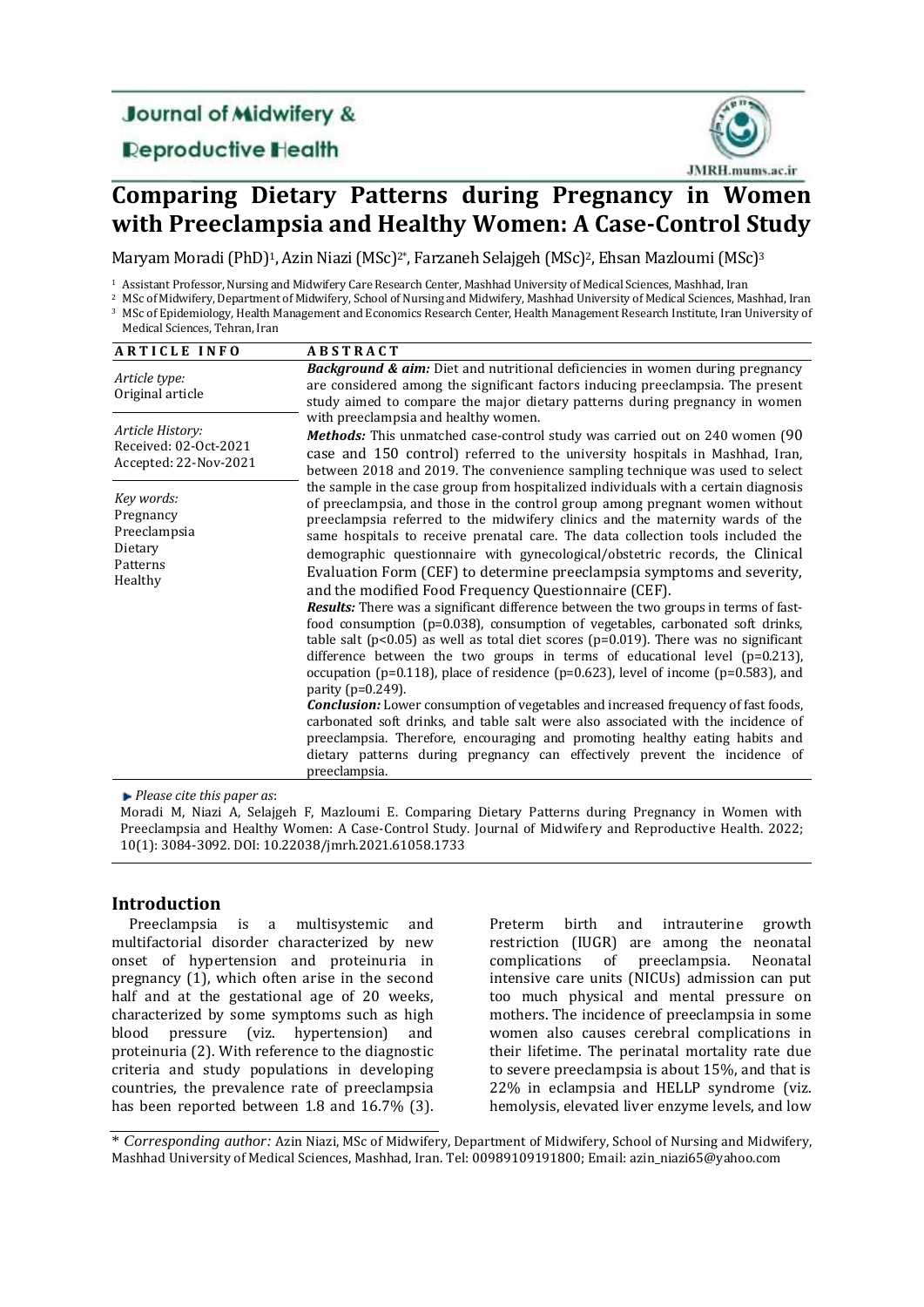platelet levels) (4). Preeclampsia syndrome can even lead to cardiovascular, cerebrovascular, endocrine, and metabolic dysfunction in mothers, and make major changes in peripheral circulation (blood flow) (4, 5).

Even though the exact etiology for preeclampsia is still unknown, numerous factors including genetics, immunology, infections, high body mass index (BMI), advanced maternal age pregnancy, psychological stress exposure, diet (6), nulliparity, history of preeclampsia, kidney disease, and diabetes mellitus are involved in the development of this condition (7). Changes in maternal nutrition and increased oxidative stress can likely influence telomere homeostasis. The serum nutrient levels (such as elevated polyunsaturated fatty acids, and decreased vitamins C and E, zinc, and iron) have been associated with increased inflammation and oxidative stress (8). Previous reviews reported that calcium supplementation is promising for reducing the risk of PE, while there was a lack of evidence for supplementary vitamin C, E or D (9). The findings by the study of Grum et al. (2018) had further revealed that fruit and vegetable consumption during pregnancy could be a protective factor for preeclampsia or eclampsia, so women with low intakes of this food category, were more likely to develop preeclampsia or eclampsia compared with those using them on a daily basis (10). On the other hand, some studies had reported that high consumption of calcium, vitamins C, D, and E, milk, magnesium, and iron are not considered as an effective factor in reducing the risk of preeclampsia (11). Regarding the inconsistent results about the effect of dietary patterns during pregnancy on the incidence of preeclampsia and its relationship with nutritional factors, which can be employed as a guide to prevent preeclampsia and even contribute to its care and treatment; the present study was aimed to compare the major dietary patterns during pregnancy in women with preeclampsia and healthy women.

## **Materials and Methods**

This unmatched case-control study was performed on 240 women referred to the university hospitals (Imam Reza, Ghaem, Umm Al-Banin, and Hasheminejad) in Mashhad, Iran, 2018-2019. The data collection accordingly

started after obtaining the permission from the Ethics Committee of the School of Nursing and Midwifery and other necessary agreements. The inclusion criteria were Iranian nationality, gestational age of 28-40 weeks, no speech, hearing, or mental problems, absence of chronic diseases affecting pregnancy diet such as diabetes mellitus and hyperlipidemia, as well as definite diagnosis of preeclampsia in the case group and no preeclampsia in the controls. On the other hand, the exclusion criteria during the study included unwillingness to continue participating in the study. According to the rule of thumb in logistic regression, at least 10 cases (events) are considered for each independent variable in the model (12). On the other hand, in case-control studies, if the exposure variable is a risk factor, the number of controls should be greater than the number of cases(13). According to these cases, 90 women were considered in the case group and twice in the control group, which included 150 women and a total of 240 people were included in the study. The diagnosis of preeclampsia was done based on systolic blood pressure equal to or above 140 mmHg and/or diastolic blood pressure equal to or above 90 mmHg, with proteinuria greater than 300 mg in the 24-h urine or equal to or greater than  $+1$  in the strip test  $(1)$ . In the case group, sampling was correspondingly performed using the convenience sampling technique among women admitted to the midwifery clinics and maternity wards of the mentioned hospitals with the definite diagnosis of preeclampsia based on clinical and laboratory signs and symptoms, reviews of their clinical records, and blood pressure measurements by the researchers and a gynecologist. The control (healthy) group was selected through the convenience sampling technique among pregnant women with no preeclampsia, referred to the midwifery clinics and the maternity wards of the university hospitals to receive prenatal care. In the event of preeclampsia in the control group, the patients were transferred from the control group to the case group based on 24-h follow-up after delivery.

The data collection tools included the demographic characteristics information questionnaire with gynecological/obstetric records, the Clinical Evaluation Form (CEF) to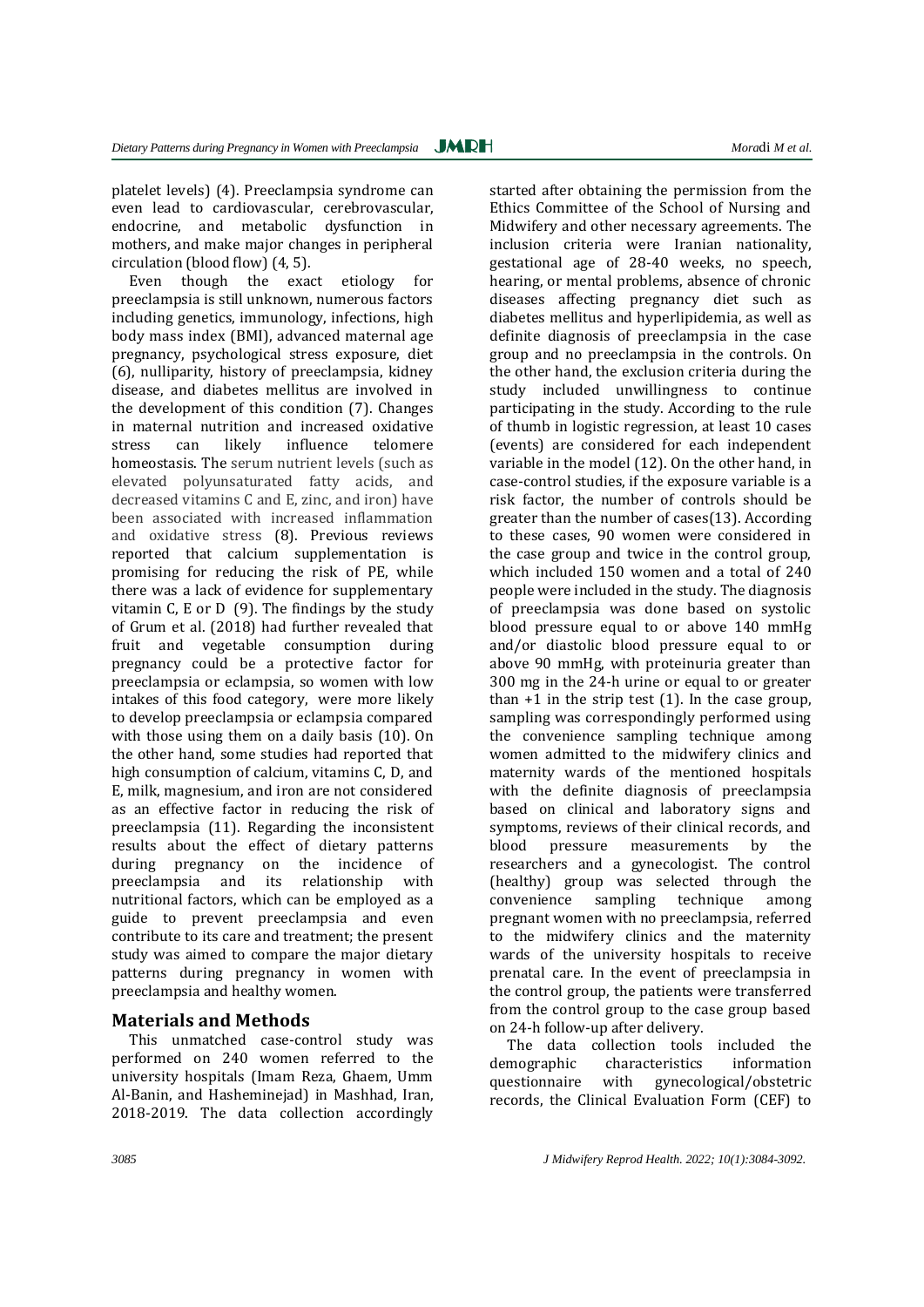determine preeclampsia symptoms and severity, and the modified Food Frequency Questionnaire (FFQ). The FFQ was in a Willet format adjusted for Iranian food items. The FFQ also asked about the usual dietary intake in the last six months. The validity of the researcher-made demographic characteristics information questionnaire with gynecological/obstetric records was confirmed through content validity using the opinions of seven faculty members at Mashhad University of Medical Sciences, Mashhad, Iran. The CEF was also taken from Williams Manual of Obstetrics: Pregnancy Complications, as a reference (1). For all study samples, the validated and reliable modified FFQ, containing information on diet, was completed by the researchers. The questionnaire consisted of a list of typical food items (i.e., fruit, vegetables, dairy products, food and drinks, carbonated soft drinks, salt, oils, meat, beans, eggs, nuts, and supplements taken during pregnancy according to national guidelines). The items related to the main food categories were then scored as zero, 1, and 2 based on their daily servings, and the ones associated with the supplements were scored as no consumption, irregular consumption, and regular consumption. The weekly, monthly, and no use of carbonated soft drinks were also scored as zero, 1, and 2, respectively. Moreover, table salt intake was scored as zero, 1, and 2 for always, sometimes, and never, respectively. The consumption of vegetable oil had correspondingly a score of 2, a combination of vegetable and animal oils was assigned with a score of 1, and animal oil alone had a score of zero. The minimum and maximum scores obtained from the modified FFQ were zero and 14, respectively (14).

To describe the demographic characteristics, the mean and standard deviation (SD) were used for the quantitative variables, and the relative and absolute frequency distribution were used for the qualitative variables,. The Kolmogorov-Smirnov test was used to determine data normality. The data were also analyzed using the SPSS Statistics software (ver. 20) and Mann-Whitney U test, Chi-square test, and Fisher's exact test. Logistic regression was

also practiced to obtain odds ratio (OR). P˂0.05 was considered statistically significant.

## **Results**

A total number of 240 women, 90 in the case (preeclampsia) group (40 cases with severe preeclampsia and 50 with non-severe preeclampsia) and 150 in the control (healthy) group, were included in this study.

The results revealed no statistically significant difference between the two study groups in terms of educational level (p=0.213), occupation (p=0.118), place of residence  $(p=0.623)$ , level of income  $(p=0.583)$ , and parity (p=0.249), and two groups were consequently homogenous. Also, the mean age of the mothers in the control group was 29.0±6.5 and in the control group was 31.5±7.0. Based on the Mann-Whitney test results, a statistically significant difference was observed between the two groups (p=0.008). Correspondingly, according to the Mann-Whitney test findings, there was a significant difference between the two groups in terms of body mass index (BMI, p=0.01) and mean gestational age (p<0.001) (Table 1).

According to the Mann-Whitney test results, there was no significant difference between the two groups in terms of daily fruit intake (p=0.242), and two groups mostly had three servings of fruit in their daily diet routines. The two groups also mentioned three daily servings of dairy products in their diets, and no significant difference was observed between the two groups in this regard (p=0.144). As well, 94% of the controls and 95% of the patients with preeclampsia noted the consumption of meat, beans, eggs, and nuts in their diets per day; however, there was no significant difference between the two groups in terms of the consumption of this food category  $(p=0.267)$ .

Moreover, there was a significant difference between the two groups in terms of fast-food consumption (p=0.038), so that it was higher in the case group, but 54% of the individuals in the control group had never used fast food during pregnancy.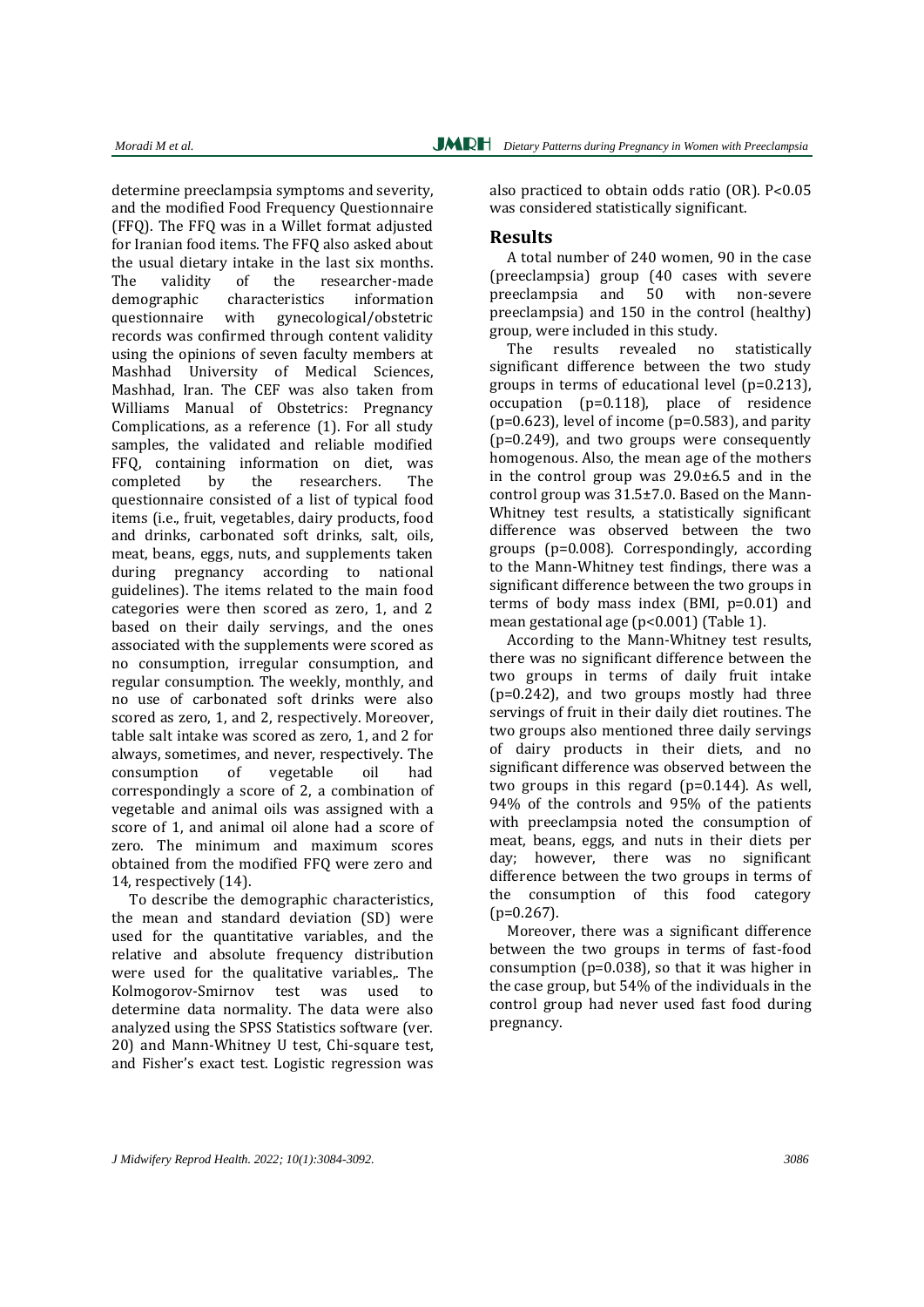**Table 1.** Mean and SD of demographic/gynecological/obstetric variables of study samples in healthy and preeclampsia groups

|                                                                                               | Groups                               |                  |                     |  |  |
|-----------------------------------------------------------------------------------------------|--------------------------------------|------------------|---------------------|--|--|
|                                                                                               | <b>Healthy</b>                       | Preeclampsia     |                     |  |  |
| <b>Variables</b>                                                                              | <b>Median</b>                        | <b>Median</b>    | <b>Test results</b> |  |  |
|                                                                                               | (interquartile                       | (interquartile   |                     |  |  |
|                                                                                               | range)                               | range)           |                     |  |  |
|                                                                                               |                                      |                  | $Z = -2.6$          |  |  |
| Maternal age(year)                                                                            | 29(10)                               | 32(10.5)         | $p=0.008$           |  |  |
|                                                                                               |                                      |                  | Mann-Whitney U test |  |  |
|                                                                                               |                                      |                  | $Z = -2.6$          |  |  |
| BMI(m/s <sup>2</sup> )                                                                        | 55.24(7.93)                          | 26.7(9.55)       | $p=0.010$           |  |  |
|                                                                                               |                                      |                  | Mann-Whitney U test |  |  |
| Gestational age (based on the first                                                           |                                      |                  | $Z = -5.0$          |  |  |
| day of the last menstrual period                                                              | 38.14(1.15)                          | 35.21(6.57)      | p<0.001             |  |  |
| [LMP]                                                                                         |                                      |                  | Mann-Whitney U test |  |  |
|                                                                                               | Frequency (%)                        | Frequency (%)    |                     |  |  |
| <b>Level of Education</b>                                                                     |                                      |                  |                     |  |  |
| Illiteracy<br>Elementary school                                                               | 4(2.6)<br>39 (26)                    | 5(5.5)<br>27(30) | $Chi = 5.8$         |  |  |
| Middle school                                                                                 | 41 (27.3)                            | 24 (26.6)        | $(df)=4$            |  |  |
| High school                                                                                   | 56 (37.3)<br>23 (25.5)               |                  | $p=0.213$           |  |  |
| University                                                                                    | 10(6.6)                              | 11 (12.2)        | Chi-square test     |  |  |
| <b>Occupation</b>                                                                             |                                      |                  |                     |  |  |
|                                                                                               |                                      |                  | $Chi = 5.7$         |  |  |
| Homemaker<br>Employee                                                                         | 137 (91.3)                           | 81 (90)          | $df=3$              |  |  |
| Self-employed                                                                                 | 0(0)<br>4(4.4)<br>13 (8.6)<br>5(5.5) |                  | $p = 0.118$         |  |  |
|                                                                                               |                                      |                  | Chi-square test     |  |  |
| <b>Place of residence</b>                                                                     |                                      |                  |                     |  |  |
|                                                                                               |                                      |                  | $Chi = 0.2$         |  |  |
| Urban                                                                                         | 98 (65.3)                            | 61(67.7)         | $df=1$              |  |  |
| Rural                                                                                         | 52 (34.6)                            | 29 (32.2)        | $p=0.623$           |  |  |
| <b>Level of income</b>                                                                        |                                      |                  | Chi-square test     |  |  |
|                                                                                               |                                      |                  | $Chi = 1.7$         |  |  |
| <sufficient< td=""><td>91(60.6)</td><td>55(61.1)</td><td><math>df=2</math></td></sufficient<> | 91(60.6)                             | 55(61.1)         | $df=2$              |  |  |
| Sufficient                                                                                    | 59 (39.3)                            | 34 (37.7)        | $p=0.573$           |  |  |
| >Sufficient                                                                                   | 0(0)<br>1(1.1)                       |                  | Chi-square test     |  |  |
| Parity                                                                                        |                                      |                  |                     |  |  |
| Nulliparity                                                                                   | 40 (26.6)                            | 31 (34.4)        | p=0.249             |  |  |
| Multiparity                                                                                   | 110 (73.3)                           | 59 (56.5)        | Mann-Whitney U test |  |  |

Besides, vegetable oil obtained the maximum intake in both groups, and there was no difference between the two groups in terms of the type of oil consumed  $(p=0.518)$ . As well, a statistically significant difference was observed between the two groups in terms of the consumption of vegetables, carbonated soft drinks, and table salt (p<0.05). Furthermore, there was a statistically significant difference between the two groups in terms of total diet

scores (p=0.019), and the score was lower in the case group (Table 2).

According to national guidelines, the regular use of supplements (i.e., iron, folic acid, and multivitamins as well as vitamins E, C, and D and Omega 3) was reported higher in the control group, but there was no statistically significant difference between the pregnant women in the preeclampsia and healthy groups (p>0.05) (Figure 1).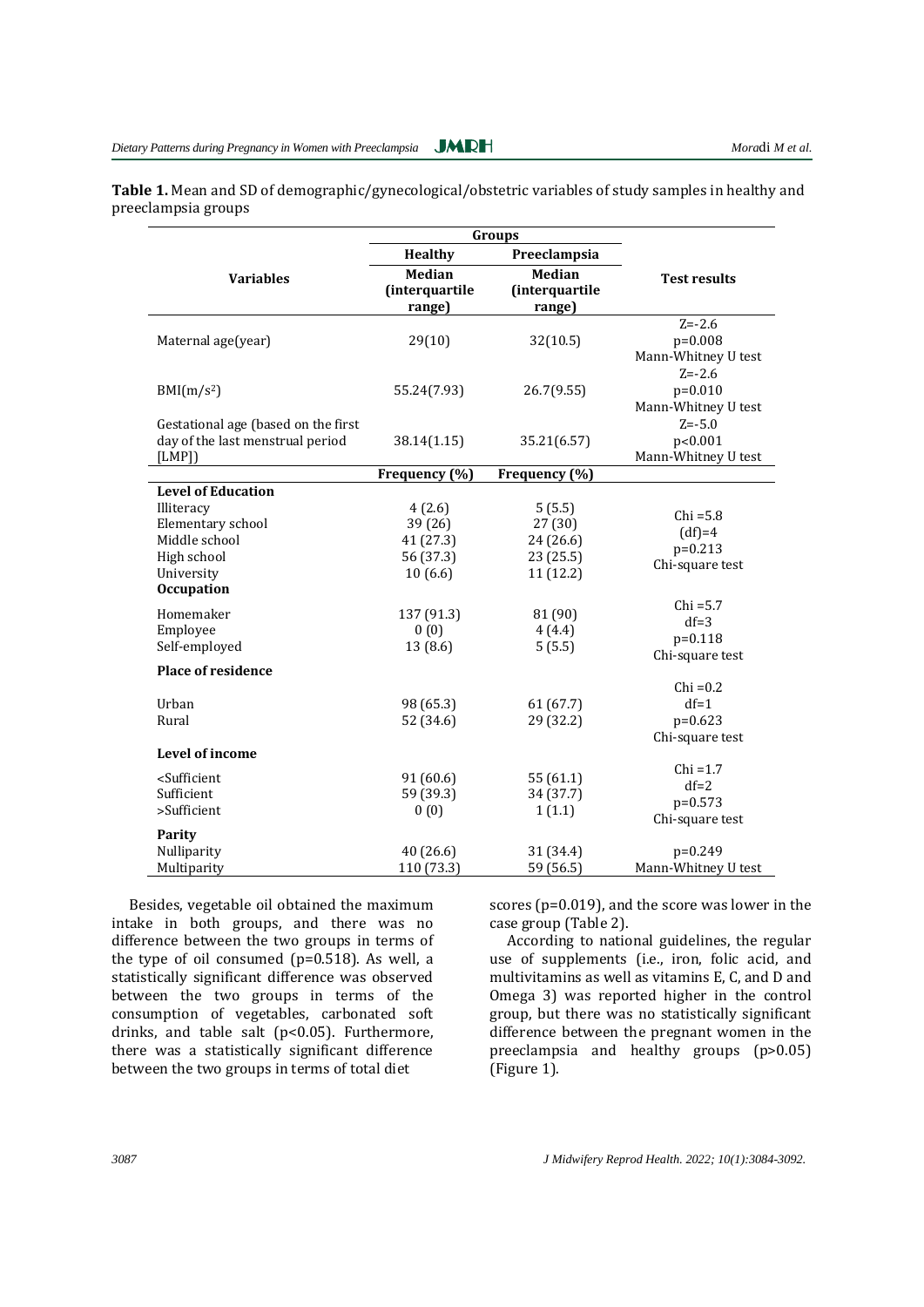**Table 2.** Frequency and mean consumption of vegetables, carbonated soft drinks, table salt, and total diet score between healthy and preeclampsia groups

|                                              | Groups                 |                |                     |  |  |
|----------------------------------------------|------------------------|----------------|---------------------|--|--|
| <b>Variables</b>                             | <b>Healthy</b>         | Preeclampsia   | <b>Test results</b> |  |  |
|                                              | Median                 | Median         |                     |  |  |
|                                              | <i>(interquartile)</i> | (interquartile |                     |  |  |
|                                              | range)                 | range)         |                     |  |  |
| Servings of daily vegetable                  | 3(1.57)                | 3(2.43)        | $p=0.005$           |  |  |
| consumption                                  |                        |                | Mann-Whitney U test |  |  |
| Servings of daily fruit consumption          | 3(2.12)                | 2.12(2.18)     | $p=0.242$           |  |  |
|                                              |                        |                | Mann-Whitney U test |  |  |
| Servings of daily milk/dairy product         |                        | 2.5(1.75)      | $p=0.144$           |  |  |
| consumption                                  | 3(2)                   |                | Mann-Whitney U test |  |  |
| Servings of daily                            | 2(1.5)                 | 1.92(1.5)      | $p=0.267$           |  |  |
| meat/beans/egg/nuts consumption              |                        |                | Mann-Whitney U test |  |  |
|                                              | Frequency (%)          | Frequency (%)  |                     |  |  |
| <b>Consumption of carbonated soft drinks</b> |                        |                | $Chi = 14.7$        |  |  |
| Always                                       | 44 (29.3)              | 23 (25.6)      | $df=3$              |  |  |
| Sometimes                                    | 17(11.3)               | 27(30.0)       | $p=0.005$           |  |  |
| Rarely                                       | 27(18.0)               | 8(8.9)         | Chi-square test     |  |  |
| Never                                        | 62 (41.3)              | 32 (35.6)      |                     |  |  |
| <b>Consumption of table salt</b>             |                        |                | $Chi=13.0$          |  |  |
| Always                                       | 50 (33.3)              | 26 (28.9)      | $df=3$              |  |  |
| Sometimes                                    | 16(10.7)               | 22 (24.4)      | $p=0.005$           |  |  |
| Rarely                                       | 17(11.3)               | 2(2.2)         | Chi-square test     |  |  |
| Never                                        | 67 (44.7)              | 40 (44.4)      |                     |  |  |
| <b>Total diet score</b>                      |                        |                | $Chi = 7.2$         |  |  |
| Zero                                         | 2(1.3)                 | 3(3.3)         | $df=2$              |  |  |
| 1                                            | 68 (45.3)              | 55(61.1)       | $p=0.019$           |  |  |
| 2                                            | 80 (53.3)              | 32 (35.6)      | Chi-square test     |  |  |

**Table 3.** Results of logistic regression for some demographic and underlying variables effective in incidence of preeclampsia in study samples

|                                              |             | Coefficient |       |           | CI 95%    |              | <b>Test</b> |
|----------------------------------------------|-------------|-------------|-------|-----------|-----------|--------------|-------------|
|                                              | Coefficient |             | Wald  | <b>OR</b> | <b>OR</b> |              |             |
|                                              |             | criterion   | test  |           | Lower     | <b>Upper</b> | results     |
|                                              |             | error       |       |           | bound     | bound        |             |
| BMI                                          | 0.030       | 0.020       | 2.253 | 1.030     | 0.991     | 1.071        | 0.133       |
| Servings of daily vegetable                  | $-0.195$    | 0.073       | 7.039 | 0.823     | 0.713     | 0.950        | 0.008       |
| consumption                                  |             |             |       |           |           |              |             |
| Use of table salt                            |             |             |       |           |           |              |             |
| Always (reference)                           |             |             |       |           |           |              |             |
| Sometimes                                    | 0.972       | 0.408       | 5.682 | 2.644     | 1.189     | 5.882        | 0.017       |
| Rarely                                       | $-1.486$    | 0.786       | 3.578 | 0.226     | 0.049     | 1.055        | 0.059       |
| Never                                        | 0.138       | 0.314       | 0.194 | 1.0148    | 0.621     | 2.123        | 0.660       |
| <b>Consumption of carbonated soft drinks</b> |             |             |       |           |           |              |             |
| Always (reference)                           |             |             |       |           |           |              |             |
| Sometimes                                    | 1.111       | 0.403       | 7.621 | 3.038     | 1.380     | 6.688        | 0.006       |
| Rarely                                       | $-0.568$    | 0.478       | 1.412 | 0.567     | 0.222     | 1.446        | 0.235       |
| Never                                        | $-0.013$    | 0.337       | 0.001 | 0.987     | 0.510     | 1.911        | 0.970       |
| <b>Total diet score</b>                      |             |             |       |           |           |              |             |
| Zero (reference)                             |             |             |       |           |           |              |             |
| 1                                            | $-0.618$    | 0.931       | 0.440 | 0.539     | 0.087     | 3.342        | 0.507       |
| 2                                            | $-1.322$    | 0.937       | 1.992 | 0.267     | 0.043     | 1.672        | 0.158       |

*J Midwifery Reprod Health. 2022; 10(1):3084-3092. 3088*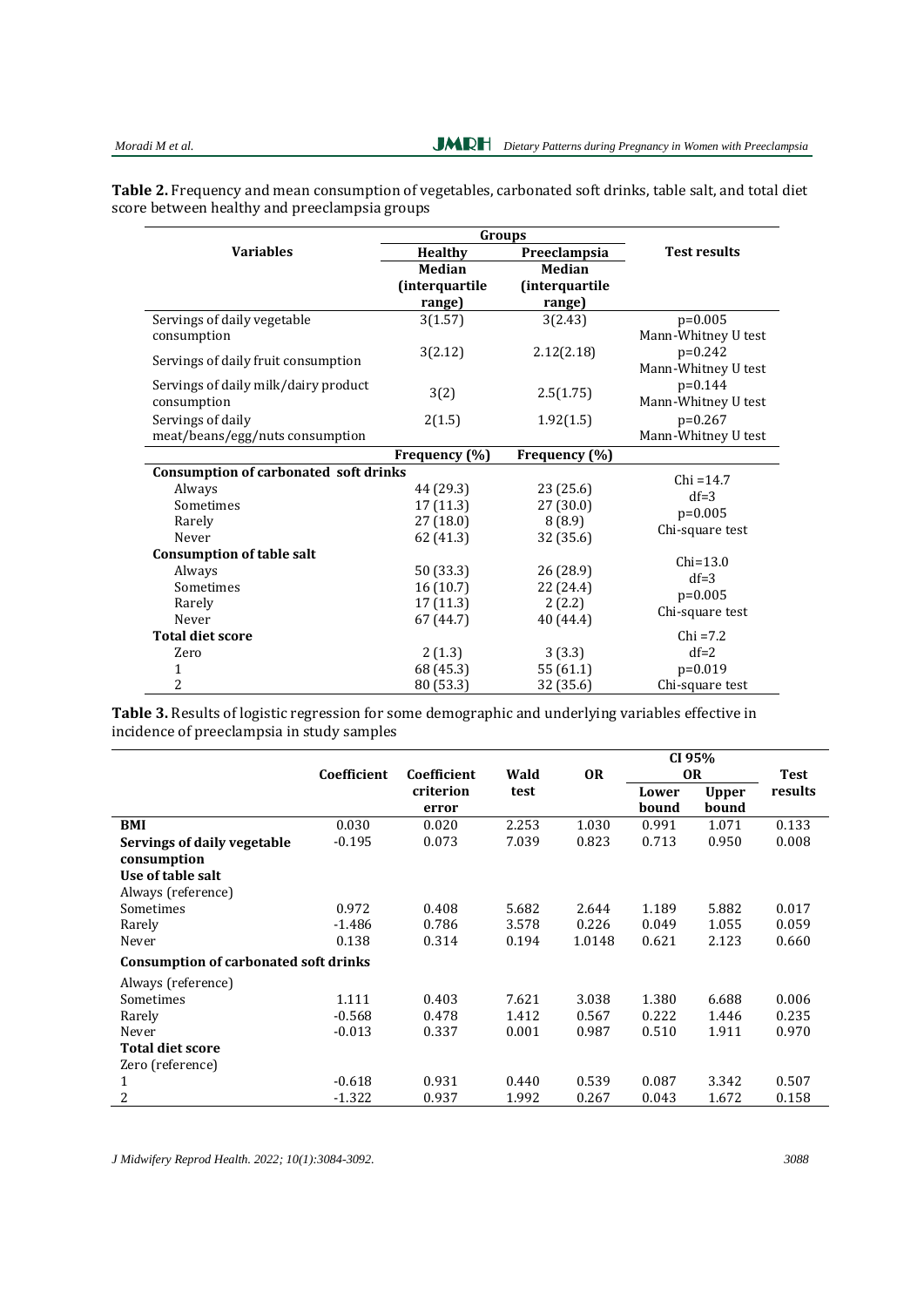Based on the logistic regression results and removing the effects of age and BMI, the risk of developing preeclampsia was significantly higher in women who had sometimes used table salt (OR: 2.6, confidence interval [CI] 95% 1.15.8) and carbonated soft drinks (OR: 3 CI 95% 1.3-6.6). Moreover, the chance of developing preeclampsia subsided by 0.8 times following a reduction in the consumption of vegetables (Table 3).



P-value: \*Chi-square, \*\*Fisher's exact test **Figure 1.** Use of supplements between healthy and preeclampsia groups

#### **Discussion**

Based on the study results, preeclamptic and healthy women were significantly different in terms of total diet scores, which were lower in the case groups, but the pregnant women recruited as controls had healthy dietary patterns. There was also a statistically significant difference between the two groups in terms of the servings of vegetables used per day and preeclampsia; so that, the predominant consumption of vegetables was three servings in the healthy controls and two servings in preeclampsia women. The chance of developing preeclampsia was 0.8 times higher in cases having two or fewer servings, depending on their vegetable intake. Fruit and vegetable consumption can reduce the extent of the damage to DNAs by free radicals in the human body. Besides, Grum et al. (2018) had found that women having no fruit and vegetables, were more likely to develop preeclampsia or eclampsi compared with those using this food category (10). Inadequate consumption of fruit and

leading to negative health consequences, so that the World Health Organization (WHO) has announced the minimum recommended amount of fruit and vegetables by 3-5 servings per day (15). As well, Roozbehani et al. (2007) had reported that individuals who had consumed less than eight servings of fruit and vegetables per week were more likely to develop preeclampsia (16). A case-control study by Nikpour et al. (2004) had correspondingly reported that the chance of developing preeclampsia was 4.7 times lower in cases with high daily intake of fruit and vegetables (17), which was consistent with the findings in the present study.

vegetables is thus considered as a risk factor

It has been also advocated to have at least 3-4 servings of milk and dairy products per day during pregnancy (18). According to Richardson et al. (1995), preeclampsia was lower in women drinking two glasses of milk a day than in other women, while the relative risk of preeclampsia was lower in women having less than one glass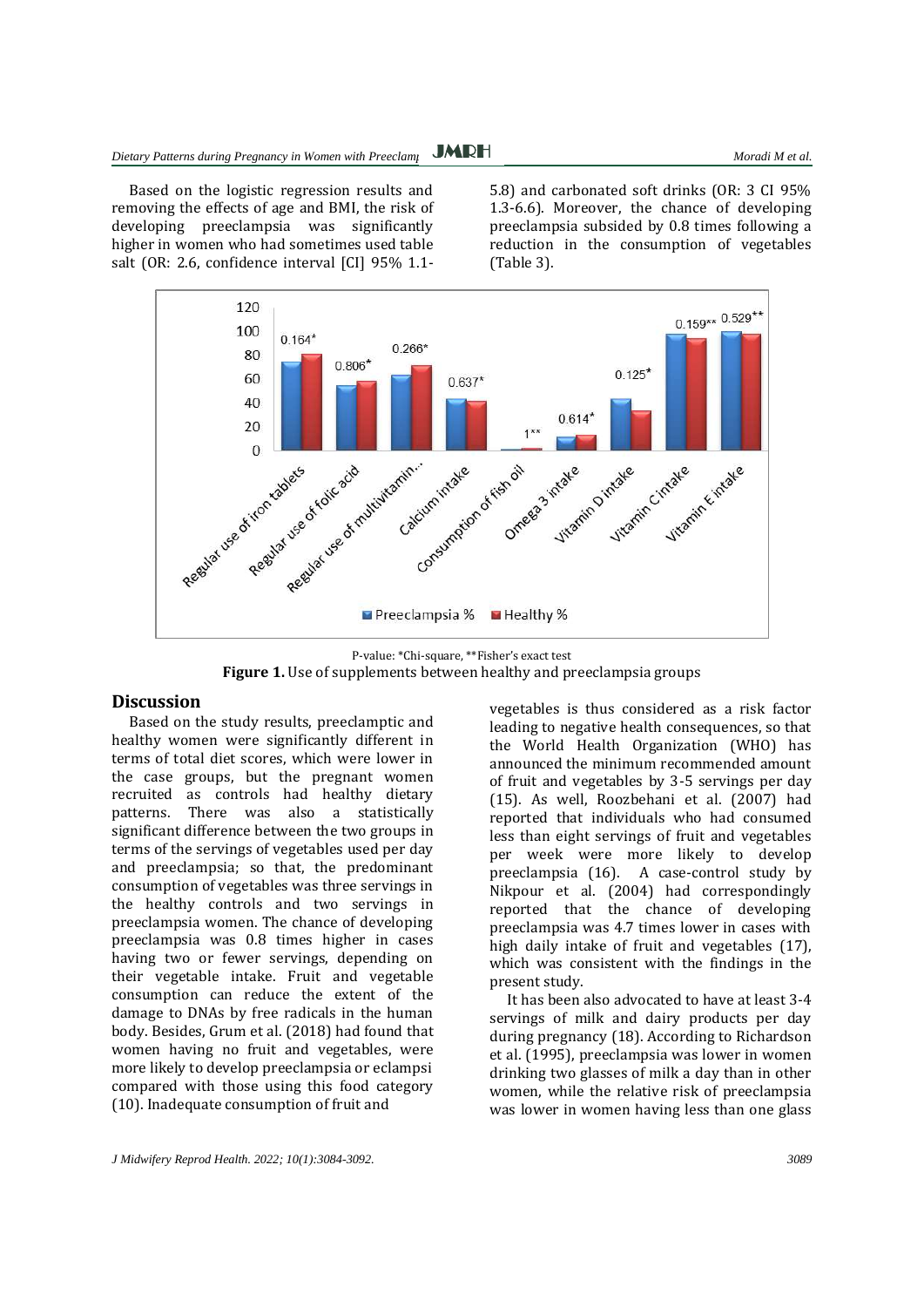or more than three glasses of milk a day, which was 1.9 and 2, respectively (19). The results of this survey were accordingly in line with the present study, so that 40% of healthy women and 51% of those with preeclampsia in the present study reported three or more servings of milk and dairy products, although no statistically significant difference was observed between the two groups. These findings can be attributed to the presence of fat in milk and dairy products, because milk fat increases the risk of preeclampsia by altering the levels of plasma lipids or other compounds existing in prostacyclin synthesis pathway (19). Moreover, in the present study, 40% of women with preeclampsia and 43% of healthy controls had used calcium supplements during pregnancy, but no significant difference was observed between the two groups in this regard. Kyozuka et al. (2020) in a survey on 33894 nulliparous women had also reported no significant relationship between early or late onset of high blood pressure and calcium supplement intake (20), which supported the results of the present study. Type of diet was further associated with plasma homocysteine level, so that homocysteine was inversely correlated with the use of food categories rich in fruit, vegetables, and fish, but positively associated with the high consumption of fat, sugar, caffeine, and carbonated soft drinks (21, 22). In the present study, a statistically significant difference was reported between the two groups in terms of fast-food consumption. In addition, the use of table salt and the consumption of carbonated soft drinks intensified the relative risk of preeclampsia by 2.6 and 3.03 times, respectively in both groups. Brainater et al. (2009) in their study found that diets containing fruit, vegetables, fiber, and vegetable oils could minimize the risk of preeclampsia, while meat, sugary drinks, and fast food had increased the risk of preeclampsia (23), which was consistent with the results of the present study.

In the study performed by Malakouti et al. in 2012, it was also found that folic acid intake in the early second trimester had decreased blood homocysteine levels, and it was associated with a reduced risk of developing preeclampsia (24). In the present study, 58% of healthy women and 54% of those with preeclampsia reported the regular consumption of folic acid during pregnancy. Although the amount of folic acid intake was lower in the affected women, no statistically significant difference was observed between the two groups. Low serum activity of antioxidants such as vitamins A, E, C, and D had been further reported in patients with preeclampsia. Deficiency of these substances may thus contribute to the pathogenesis of preeclampsia by diminishing superoxide dismutase activity and escalating lipid peroxidase(25, 26). In the present study, more than 90% of women in both case and control groups had taken vitamins C and E. Azami et al. in their study in 2017 reported that the consumption of a combination of vitamins C and E was ineffective to prevent preeclampsia (27). Rahmanian et al. (2011) had additionally stated that the use of the compounds of vitamins C and E had not mitigated the risk of preeclampsia during pregnancy, which was in agreement with the results of the present study (28). Moreover, Bahjat et al. (2017) had found that vitamin D intake could be effective in preventing preeclampsia (29). In the present study, the amount of vitamin D consumption was 43% in the control group and 33% in the preeclampsia group; however, no significant difference was observed between the two groups.

Among of the strengths of the present study was that it case-control research design and implementation of a logistic regression model. Some limitations of this study included not performing randomization and there was no possibility to reflect on biochemical factors of maternal blood and mere dependence on mothers' memory to complete the modified FFQ.

## **Conclusion**

It was concluded that the higher total diet score (namely, healthy diet) had a protective effect on the risk of developing preeclampsia. Low consumption of vegetables and increased frequency of fast food, carbonated soft drinks, and table salt was also associated with preeclampsia. As pregnant women are eager to become aware of the health qualities of dietary patterns during pregnancy and actively search for health care information, including dietrelated ones, it is suggested to develop appropriate educational programs and interventions to raise their awareness of types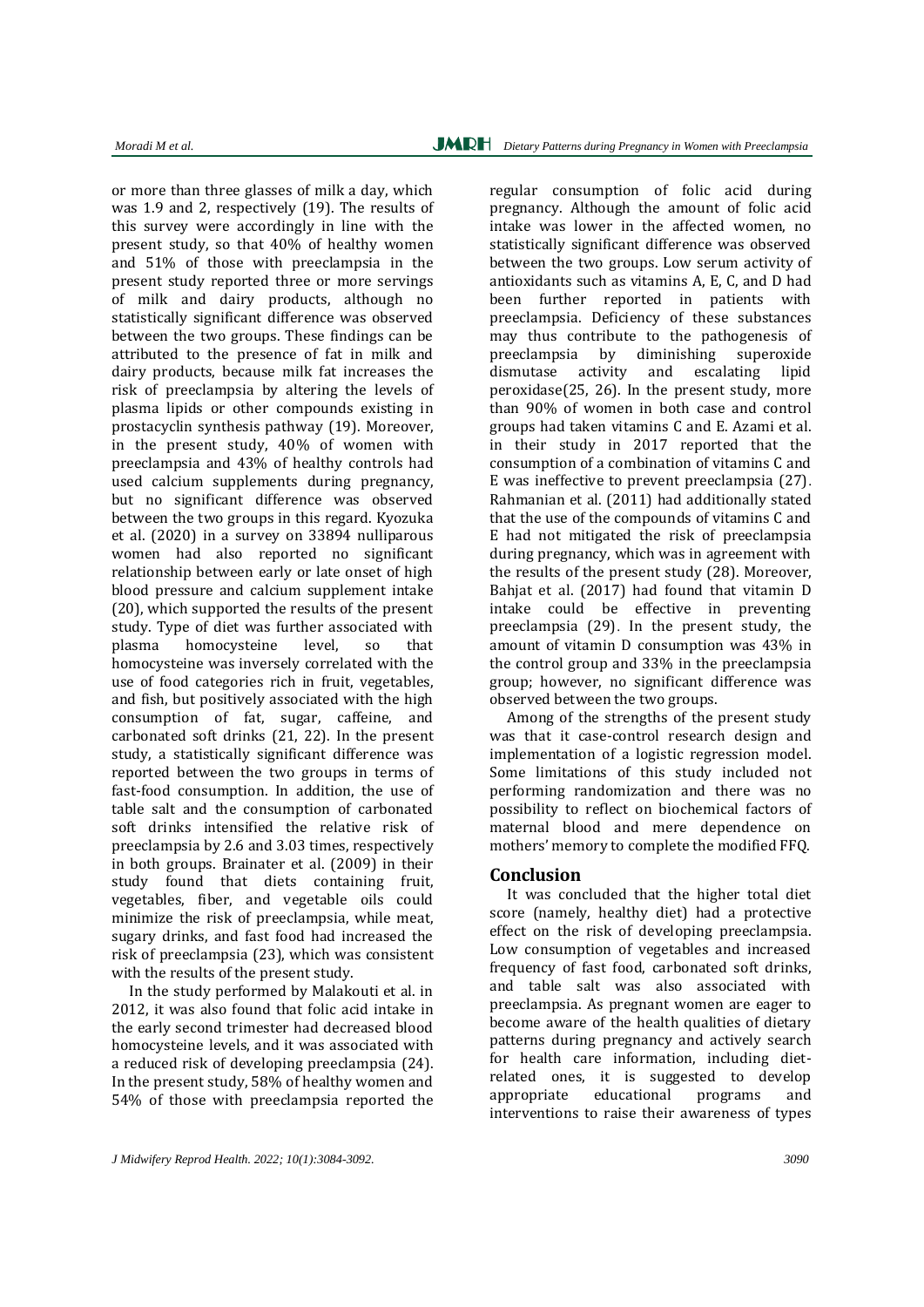of diet, before and during pregnancy. Also, we should take some effective steps to promote healthy eating habits, and subsequently moderate the incidence rate of high blood pressure and preeclampsia.

### **Acknowledgements**

This study was approved (Ethical Code: IR. MU MS. NUR SE .R EC.1397.042) and supported by the Mashhad University of Medical Sciences, Mashhad, Iran. The authors hereby thank the Vice President for Research as well as the women participated in this study.

## **Conflicts of interest**

Authors declared no conflicts of interest.

#### **References**

- 1. Leveno KJ, Bloom SL, Spong CY, Dashe JS, Hoffman BL, Casey BM, et al. Williams obstetrics 2020. Jun 2.25e
- 2. Miller EC, Gatollari HJ, Too G, Boehme AK, Leffert L, Marshall RS, et al. Risk factors for pregnancy-associated stroke in women with preeclampsia. Stroke2017; 48(7): 1752- 1759.
- 3. Filipek A, Jurewicz E. Preeclampsia-a disease of pregnant women. Postepy biochemii. 2018; 64(4): 232-229.
- 4. Murray S. Foundations of maternal-newborn and women's health nursing/Sharon Smith Murray, Emily Slone McKinney, Karen Holub, Renee Iones: Elsevier. 2019; 86(3): 213-217.
- 5. Bahadoran P, Zendehdel M, Movahedian A, Zahraee RH. The relationship between serum zinc level and preeclampsia. Iranian journal of nursing and midwifery research. 2010; 15(3): 120.
- 6. Garovic VD, August P. Preeclampsia and the future risk of hypertension: the pregnant evidence. Current hypertension reports. 2013; 15(2): 114-121.
- 7. Quan LM, Xu QL, Zhang GQ, Wu LL, Xu H. An analysis of the risk factors of preeclampsia and prediction based on combined biochemical indexes. The Kaohsiung journal of medical sciences. 2018; 34(2): 109-112.
- 8. Xu H, Shatenstein B, Luo Z-C, Wei S, Fraser W. Role of nutrition in the risk of preeclampsia. Nutrition reviews. 2009; 67(11): 639-657.
- 9. Achamrah N, Ditisheim A. Nutritional approach to preeclampsia prevention. Current opinion in clinical nutrition and metabolic care. 2018; 21(3): 168-173.
- 10. Grum T, Hintsa S, Hagos G. Dietary factors associated with preeclampsia or eclampsia among women in delivery care services in Addis Ababa, Ethiopia: a case control study. BMC research notes. 2018; 11(1): 1-5.
- 11. Oken E, Ning Y, Rifas-Shiman SL, Rich-Edwards JW, Olsen SF, Gillman MW. Diet during pregnancy and risk of preeclampsia or gestational hypertension. Annals of epidemiology. 2007; 17(9) :663-668.
- 12. Haynes RB. Clinical epidemiology: how to do clinical practice research: Lippincott williams & wilkins; 2012: 16-25.
- 13. Demidenko E. Sample size determination for logistic regression revisited. Statistics in medicine. 2007; 26(18): 3385-3397.
- 14. Mirmiran P, Esfahani FH, Mehrabi Y, Hedayati M, Azizi F. Reliability and relative validity of an FFQ for nutrients in the Tehran lipid and glucose study. Public health nutrition. 2010; 13(5): 654-662.
- 15. Peltzer K, Pengpid S. Correlates of healthy fruit and vegetable diet in students in low, middle and high income countries. International journal of public health. 2015; 60(1): 79-90.
- 16. Roozbehani A, Attarha M. Determining the relationship between the occurrence of preeclampsia and the amount of fruit and vegetable consumption. 2008; 11(2): 42-49 (persian).
- 17. Nikpour S, Atarodi Kashani Z, Mokhtarshahi S, Parsay S, Nooritajer M, Haghani H. Study of the correlation of the consumption of Vitamin C-Rich foods with preeclampsia and eclampsia in women referred to Shahid Akbar Abadi Hospital in Tehran, 2004. Razi Journal of Medical Sciences. 2007; 14(54): 179-192.
- 18. Willemse JP, Meertens LJ, Scheepers HC, Achten NM, Eussen SJ, van Dongen MC, et al. Calcium intake from diet and supplement use during early pregnancy: The Expect study I. European journal of nutrition. 2020; 59(1): 167-174.
- 19. Richardson BE, Baird DD. A study of milk and calcium supplement intake and subsequent preeclampsia in a cohort of pregnant women. American journal of epidemiology. 1995; 141(7) :667-673.
- 20. Kyozuka H, Murata T, Fukuda T, Yamaguchi A, Kanno A, Yasuda S, et al. Association between pre-pregnancy calcium intake and hypertensive disorders during the first pregnancy: the Japan environment and children's study. BMC Pregnancy and Childbirth. 2020; 20(1): 1-8.

*3091 J Midwifery Reprod Health. 2022; 10(1):3084-3092.*